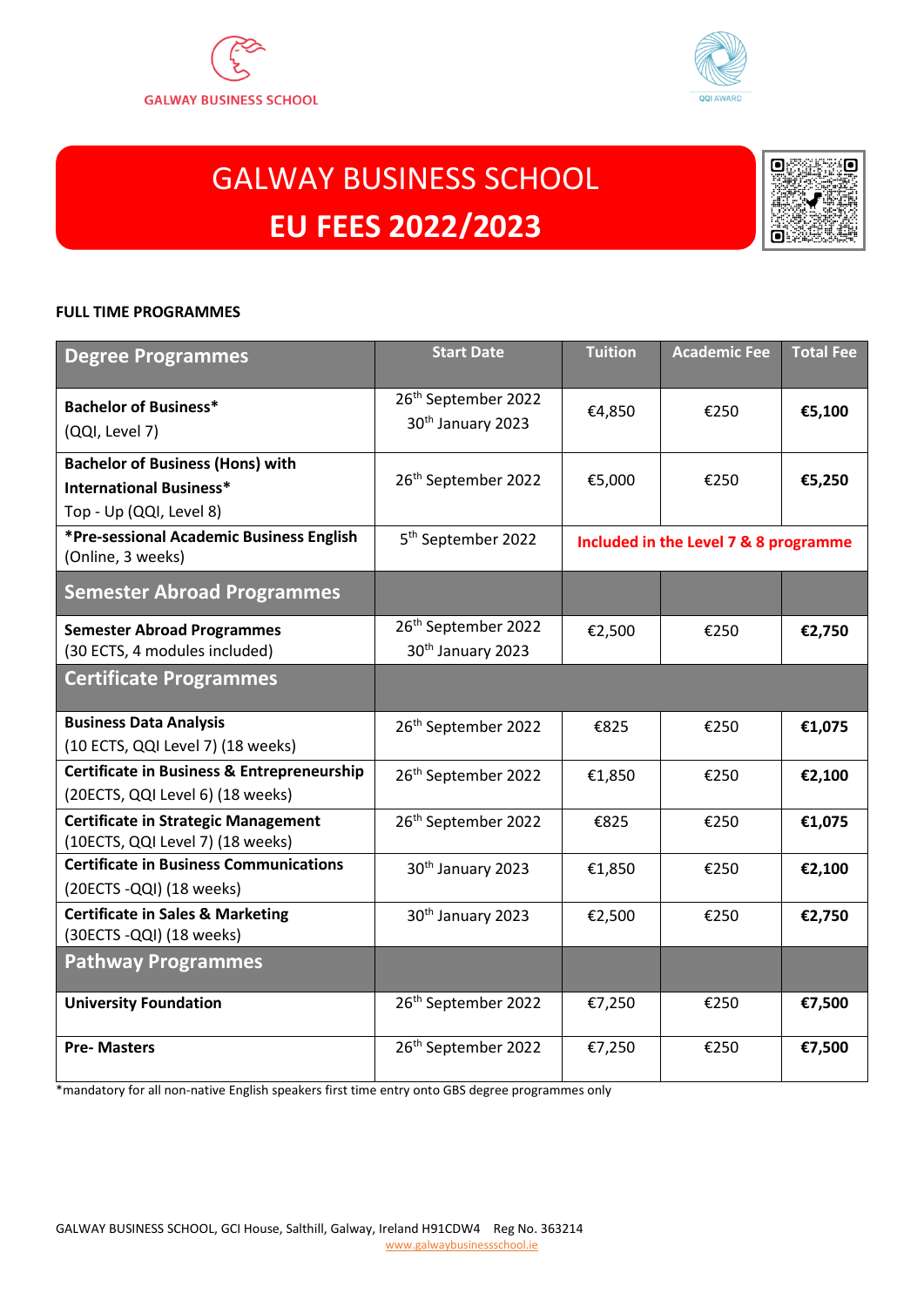

#### **GALWAY BUSINESS SCHOOL**



| <b>KEY FACTS</b>                                                                                                                                                                                                                                                                                                                                                                       |                                                                                                                                                                                                                                                                                                                                                                                                                                                                 |
|----------------------------------------------------------------------------------------------------------------------------------------------------------------------------------------------------------------------------------------------------------------------------------------------------------------------------------------------------------------------------------------|-----------------------------------------------------------------------------------------------------------------------------------------------------------------------------------------------------------------------------------------------------------------------------------------------------------------------------------------------------------------------------------------------------------------------------------------------------------------|
| Galway Business School & Galway Cultural Institute share the same<br>campus in Salthill.<br>All courses run on a full-time / day basis and part-time / evening basis<br>Students must meet the minimum entry requirements in English<br>language for entry - 6.0 IELTS or equivalent for year 1; 6.5 IELTS or<br>equivalent for entry into all other years. Should you wish to take an | On your first week, you will have orientation and induction, when<br>your ID card will be processed and this gives you access to GCI / GBS<br>facilities, discounts in Ozone café, and in shops and restaurants<br>locally. Updated timetables for lectures, workshops, assessment<br>schedules; study tips etc. are given at this time as well as a link to the<br><b>Student Handbook</b><br>Students get access to our Virtual Learning Environment, Moodle, |
| international examination GCI is a Cambridge and IELTS exam testing<br>centre / venue. Many exams take place on Saturday.                                                                                                                                                                                                                                                              | EBSCO, our online library resource, Turnitin system as well as access<br>to all physical and virtual resources in the school.                                                                                                                                                                                                                                                                                                                                   |
| A Placement Test is obligatory for all non-native speakers of English<br>and a minimum of four weeks pre-sessional English language is<br>obligatory for non-native speakers of English who join a degree                                                                                                                                                                              | Christmas Holidays 2022: 19th December - 2nd January. School<br>reopens on the 3rd of January 2023.                                                                                                                                                                                                                                                                                                                                                             |
| programme.<br>Books and materials for English classes are extra.                                                                                                                                                                                                                                                                                                                       | GCI / GBS have an <b>English only policy</b> and failure to speak English may<br>result in a student being asked to leave the school on a temporary or<br>permanent basis.                                                                                                                                                                                                                                                                                      |
| Classes usually start at 13.00 for full-time students, and at 18.30 for<br>part-time students.                                                                                                                                                                                                                                                                                         | Class attendance is obligatory.                                                                                                                                                                                                                                                                                                                                                                                                                                 |
| Insurance is obligatory for non-EEA and must be issued by a body<br>regulated by the Irish authorities.                                                                                                                                                                                                                                                                                | GCI / GBS have a no-smoking policy.                                                                                                                                                                                                                                                                                                                                                                                                                             |
| Public Holidays 2022: 17th March, 18th March, 18th April, 2nd May,<br>6th June, 1st August, 31st October                                                                                                                                                                                                                                                                               | Respect for property, people, other nationalities and customs must<br>be shown at all times.                                                                                                                                                                                                                                                                                                                                                                    |
|                                                                                                                                                                                                                                                                                                                                                                                        | WE HAVE AN EMERGENCY NUMBER 24/7 - +353 87 2478128                                                                                                                                                                                                                                                                                                                                                                                                              |

| <b>HOW TO BOOK</b>                                                                                                                                                                                                                                                                                                                                                                                                                                                                                                                                                                                                                            |                                                                                                                                                                                                                                                                                                                                                                                                                                                                                                                                                                                                                                                                                                                                                                                                      |
|-----------------------------------------------------------------------------------------------------------------------------------------------------------------------------------------------------------------------------------------------------------------------------------------------------------------------------------------------------------------------------------------------------------------------------------------------------------------------------------------------------------------------------------------------------------------------------------------------------------------------------------------------|------------------------------------------------------------------------------------------------------------------------------------------------------------------------------------------------------------------------------------------------------------------------------------------------------------------------------------------------------------------------------------------------------------------------------------------------------------------------------------------------------------------------------------------------------------------------------------------------------------------------------------------------------------------------------------------------------------------------------------------------------------------------------------------------------|
| Complete all sections of the GBS school registration form or book<br>online at www.galwaybusinessschool.ie and send it with a non-<br>refundable deposit of €300.00 by FLYWIRE, Bank Transfer or Credit<br>Card six to eight weeks prior to course commencement. For visa<br>requiring students, you must use our Transfermate escrow account.<br>You must also send us the following:<br>completed application form<br>copy of your passport<br>٠<br>statement of purpose<br>$\bullet$<br>any previous academic certificates to include final high<br>$\bullet$<br>school certification or university / college certificates<br>completed CV | Upon receipt of your registration form we will confirm your place<br>and send you a full invoice and will issue you with a unique student<br>number which you must quote on all communication with us.Full<br>settlement of the account should be made 28 days in advance of your<br>arrival. Should you register late, full fees must be sent on receipt of<br>invoice.<br>Proof of payment of fees must be sent to us and please email a<br>scanned copy of your bank transfer, and quote your STUDENT<br>REFERENCE NUMBER on all correspondence.<br>Full fees must be received before accommodation details are<br>sent. These are usually sent two weeks prior to your arrival.<br>Transfer details should be sent as soon as they are available and at<br>least seven days prior to the course. |

| <b>ATTENDANCE &amp; CODE OF CONDUCT POLICIES</b>                                                                                                                       |                                                                                                                                             |
|------------------------------------------------------------------------------------------------------------------------------------------------------------------------|---------------------------------------------------------------------------------------------------------------------------------------------|
| GCI and GBS operate an English ONLY policy both in class and in the<br>school building and grounds.                                                                    | Failure to adhere to these policies will result in students being asked<br>to leave the class or the school.                                |
| Attendance is obligatory and is monitored daily (minimum 85%<br>required), as is participation in class. GBS has a strict policy on active<br>learning and engagement. | Persistent absence or late arrivals will result in a student being asked<br>to leave their course permanently. There will be no exceptions. |
|                                                                                                                                                                        | GBS has a very strict Academic Code of Conduct which includes<br>conduct in class, assessment submission, conduct for exams and use         |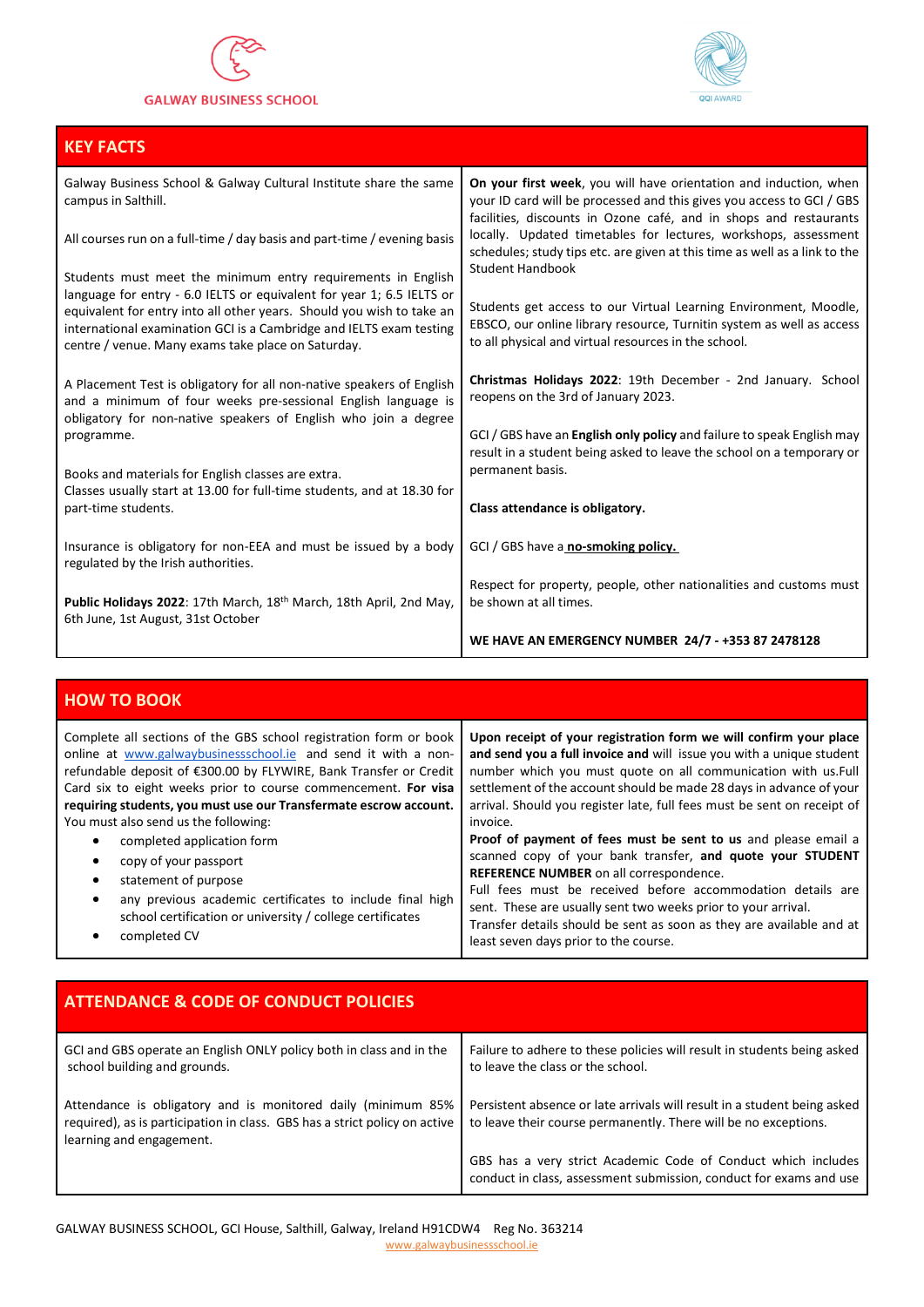

#### **GALWAY BUSINESS SCHOOL**

.<br>r

These policies ensure that all students gain the maximum benefit from their course and from their ability to tackle their assessments and enhance their future careers.

of all the facilities on campus including the library. All these policies are in the Student Handbook which is given at Induction.

| <b>PAYMENT OPTIONS</b>                                                                                                                                                                                                                                                                                                                                                                                                               |                                                                                                                                                                                                                                                                                                                                                                                                                |
|--------------------------------------------------------------------------------------------------------------------------------------------------------------------------------------------------------------------------------------------------------------------------------------------------------------------------------------------------------------------------------------------------------------------------------------|----------------------------------------------------------------------------------------------------------------------------------------------------------------------------------------------------------------------------------------------------------------------------------------------------------------------------------------------------------------------------------------------------------------|
| <b>PAYMENT OPTIONS</b><br>You have a number of payment options. We have chosen<br>TRANSFERMATE as our preferred option because:<br>- it is secure and efficient and is done online.<br>- you can pay by bank transfer or by credit card.<br>- you can pay in your own local currency and see the euro<br>amounts due to us.<br>- you, the student, and we, the school, can very easily track your<br>payments from beginning to end. | <b>BANK TRANSFER:</b><br>Account Name: Galway Business School<br>Bank: AIB Bank, 18 Eyre Square, Galway, Ireland<br>Swift: AIBKIE2DXXX<br>Sort Code: 93-72-23<br>Bank Account: 08820189<br>IBAN:- IE 81 AIBK937223 08820189<br>All bank charges are the responsibility of the student.<br>Failure to quote YOUR STUDENT NUMBER as the payment reference<br>number will mean that we cannot track your payment. |
| PAYMENT STEPS USING TRANSFERMATE<br>To pay your fees:<br>i) You can log on directly to our page on TRANSFERMATE<br>https://galwaybusinessschool.transfermateeducation.com/<br>to begin the payment process.<br>ii) Choose your country & select your course<br>iii) Enter the total amount to pay in $Euro$ and select the payment<br>method                                                                                         | <b>PAYMENT BY CREDIT CARD</b><br>Payment by credit card is subject to an additional 2.5% charge of the<br>total fee due.<br>Failure to quote YOUR STUDENT NUMBER as the payment reference<br>number will mean that we cannot track your payment.                                                                                                                                                               |
| iv) Next, follow the steps and enter your details (Name, surname,<br>Date of birth, etc)<br>v) Confirm your booking<br>VISA REQUIRING STUDENTS: You must pay through Transfer Mate<br><b>Escrow Account</b> where your fees will be held securely on your<br>behalf for GBS pending the VISA Decision. Once the visa is approved<br>the fees are transferred to GBS<br>https://galwaybusinessschool.transfermateeducation.com/       | <b>PLEASE NOTE</b><br>We will send your accommodation details and arrival information<br>approximately two weeks before departure. These are subject to<br>receipt of full payment of your fees into GCI / GBS bank account.                                                                                                                                                                                   |

| <b>CANCELLATIONS &amp; CHANGES TO BOOKINGS</b>                         |                                                                      |
|------------------------------------------------------------------------|----------------------------------------------------------------------|
| <b>CANCELLATIONS</b>                                                   | <b>Additional Administration Fee</b>                                 |
| For cancellations up to 2 weeks before course commencement, full       | There is an additional administration fee of €30.00 charged for each |
| fees will be refunded except the non-refundable deposit of €300.       | booking change after the initial booking.                            |
| For cancellations of 14 days or less, the deposit will be retained and | This applies but is not limited to changes of dates, changes of      |
| the following percentages of the course fees will be refunded:         | accommodation & of courses.                                          |
| • 7-14 days: 50% of course fees will be refunded.                      | (for example, special diet, halal, vegetarian, coeliac, special      |
| • Less than 7 days: 30% of course fees will be refunded.               | preferences, additional or reduced number of nights, health          |
| Once the course has commenced fees will not be refunded                | insurance etc.) will incur this fee.                                 |
| irrespective of the circumstances. This includes late arrival/early    |                                                                      |
| departure or days missed during the course.                            | Fees / tuition weeks are non-transferable and non-refundable         |
|                                                                        | irrespective of the circumstances.                                   |
| Additional services that are added after the initial booking.          |                                                                      |

### **INSURANCE & HEALTH**

| All students should be in a fit state of health to reasonably carry | Failure to do so may result in the booking being cancelled even after |
|---------------------------------------------------------------------|-----------------------------------------------------------------------|
| out the course and accommodation type they have booked.             | the course has commenced and the student being sent home.             |
| All participants should provide their own health and travel         | These include illnesses or conditions that may manifest themselves    |
| insurance. Participants from EEA countries should obtain a EHIC     | during the stay that may be deemed to be in any way contagious,       |
| Card from their local Social Welfare Office before departure - see  | whether real or imagined, and include, but are not limited to skin,   |

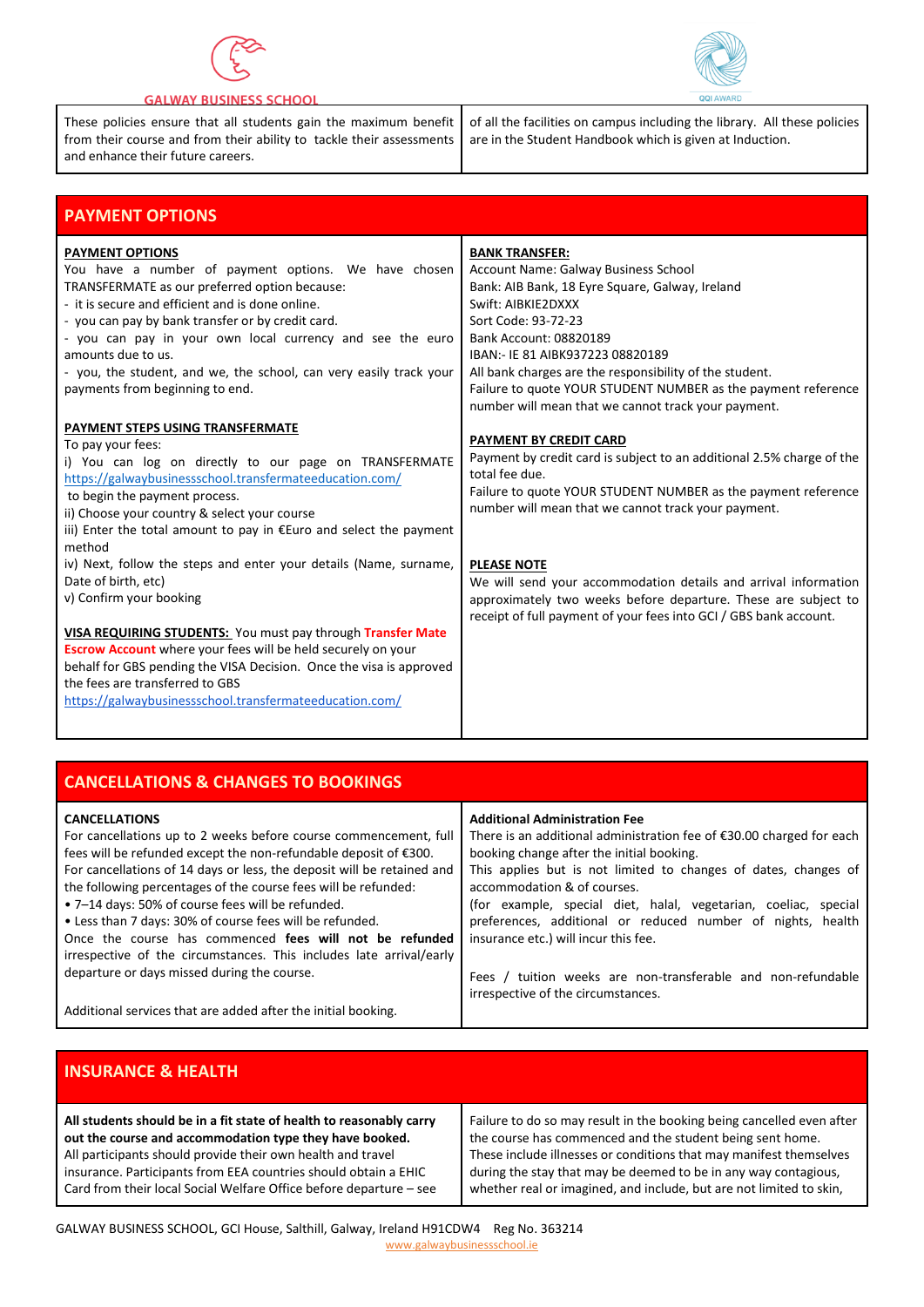



| <b>GALWAY BUSINESS SCHOOL</b>                                                                                                                                                                                      |                                                                                                                                                                                                                           |
|--------------------------------------------------------------------------------------------------------------------------------------------------------------------------------------------------------------------|---------------------------------------------------------------------------------------------------------------------------------------------------------------------------------------------------------------------------|
| http://ec.europa.eu This only entitles you to free emergency<br>hospital care and attendance at certain doctors. It does not cover<br>elective medical or dental treatment.                                        | bronchial, stomach or other conditions that might infect others or<br>are such that you cannot be in a school situation.                                                                                                  |
| We strongly advise you to insure against loss of fees, personal<br>effects, flights etc. that you may incur due to cancellation or early<br>arrival or late departure.                                             | You will need a doctor's letter to confirm that you are now fit to<br>return to the school. In serious situations, you may be asked to<br>return home.<br>All costs associated with such conditions, including medicines, |
| Any person undergoing medical treatment should bring a medical<br>certificate and should bring sufficient medicine to cover their stay in<br>Ireland.                                                              | fumigations, laundry etc. either of you, the school or the<br>accommodation, are the sole responsibility of the student.                                                                                                  |
| Important health or psychological problems must be brought to<br>the attention of GCI/GBS before enrolling so that the school can<br>approve the booking and facilitate the specific condition, where<br>possible. | We have a duty of care to you and to all other students and staff<br>members in our care and have to take the necessary steps to ensure<br>the best outcome for everyone.                                                 |

| <b>ACCOMMODATION</b>                                                                                                                                                                                                                                                                                                                                        |                                                                                                                                                                                                                                                                                                                                                                                                                                                                                                                     |
|-------------------------------------------------------------------------------------------------------------------------------------------------------------------------------------------------------------------------------------------------------------------------------------------------------------------------------------------------------------|---------------------------------------------------------------------------------------------------------------------------------------------------------------------------------------------------------------------------------------------------------------------------------------------------------------------------------------------------------------------------------------------------------------------------------------------------------------------------------------------------------------------|
| Accommodation is reserved on a weekly basis - i.e. 7 nights either for<br>host family or residential accommodation. The minimum stay is one<br>week.<br>Distance from accommodation to school is between 5 minutes' walk<br>to 30 minutes by bus depending on traffic.<br>Accommodation is only organised for students attending a course at<br>GCI or GBS. | Residences are reserved from Saturday to Saturday. Accommodation<br>assigned at booking may be subject to change.<br>Residential apartments are self-catering and are for students of 18+.<br>All residential accommodation is non-smoking.<br>Extra nights are not available in residence and alternatives (B&B or<br>Host Family) are subject to availability.<br>Students are required to fill in and sign a Residential Deposit Form<br>agreeing to abide by the rules and regulations of GCI / GBS residential |
| Half board is provided in host families from Monday to Friday and full<br>board at the weekends. The majority of families are non-smoking.                                                                                                                                                                                                                  | accommodation.                                                                                                                                                                                                                                                                                                                                                                                                                                                                                                      |
| Special requests with regard to pets, children, allergies, location of<br>accommodation, diet (vegetarian, vegan, halal, coeliac, etc.), incur an<br>additional supplement per week. These requests must be made at<br>the time of the initial booking. Please note that these requests<br>cannot be guaranteed.                                            | One month's rent security deposit for residential accommodation is<br>payable in advance for academic year accommodation. For shorter<br>periods, less than two months, €150.00 is payable in advance or on<br>your first day at school. This can be paid by direct debit or by laser<br>card on arrival.                                                                                                                                                                                                           |
| If the preferred option is unavailable, the next best option will be                                                                                                                                                                                                                                                                                        | Credit cards can also be used (and a 2.5% fee applies). Cash is not<br>accepted for residential deposits.                                                                                                                                                                                                                                                                                                                                                                                                           |
| allocated.<br>Extra nights are possible in a host family at a fee per night subject to<br>availability. Staying over Christmas in a host family incurs a<br>supplement per week and is subject to availability.                                                                                                                                             | Accommodation fees are non-refundable. For more than one change<br>to accommodation an additional registration fee will apply to each<br>change.                                                                                                                                                                                                                                                                                                                                                                    |
|                                                                                                                                                                                                                                                                                                                                                             | Extensions to accommodation must be done through the school and<br>not through the host family or through the landlord.                                                                                                                                                                                                                                                                                                                                                                                             |

## **TRANSFERS**

| It is easy to travel to Galway from all airports in Ireland - Dublin,<br>Shannon, Knock & Cork airports. You can either take a bus or the<br>train. We can book your preferred transfer option for you once you<br>send us your flight arrival times.                                                                                                                                     | A Meet & Greet Service is an additional service we provide for<br>students on arrival at the airport.<br>A GCI / GBS representative meets you at Arrivals in the airport (with<br>a sign with your name), brings you to the bus to Galway. The<br>representative does not travel with you. On arrival at Galway Coach |
|-------------------------------------------------------------------------------------------------------------------------------------------------------------------------------------------------------------------------------------------------------------------------------------------------------------------------------------------------------------------------------------------|-----------------------------------------------------------------------------------------------------------------------------------------------------------------------------------------------------------------------------------------------------------------------------------------------------------------------|
| You can travel by bus directly from Dublin Airport to Galway city<br>centre. Buses are quick, cheap and are the best option, in our view.<br>We can book it for you. Two bus companies that you can use are<br>www.gobus.ie; www.citylink.ie; www.eireagle.ie If you choose to<br>travel by train from Dublin to Galway, you will need to transfer to<br>the Heuston Train Station first. | Station you are met by another school representative and brought<br>to your accommodation. Included in the price of the Meet & Greet<br>is the Bus Ticket to Galway and the Taxi Transfer to your<br>accommodation. You can choose to have this service on Arrival<br>only, or on Arrival and Departure.              |
| Buses from Shannon, Cork and Knock airports are with<br>www.citylink.ie or with www.buseireann.ie                                                                                                                                                                                                                                                                                         | A Meet & Greet Service is obligatory for ALL under-18-year-<br>olds. (This is required by Irish law)                                                                                                                                                                                                                  |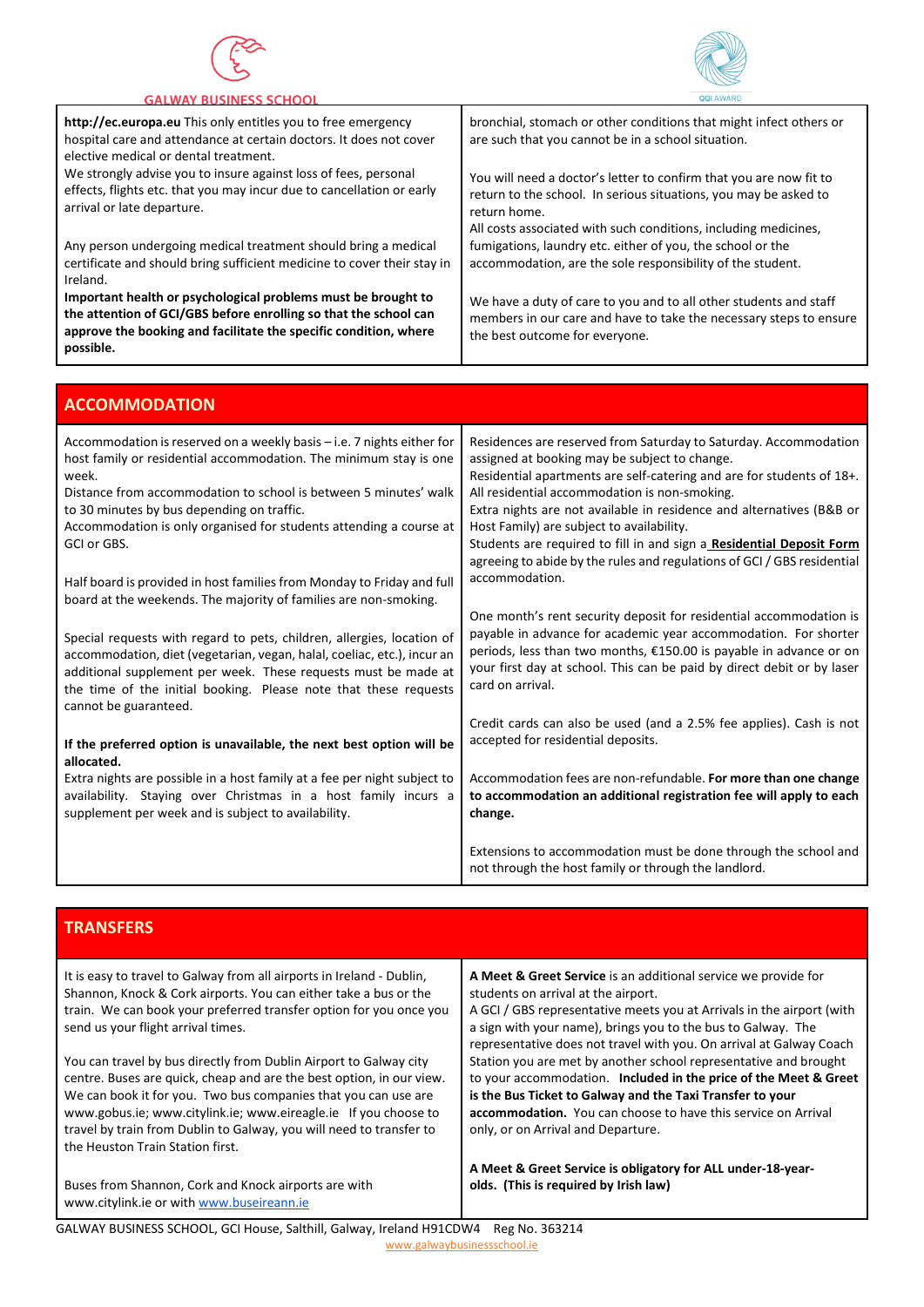

#### **GALWAY BUSINESS SCHOOL**

Bank of Ireland and it must have your Irish address on it

.<br>r

We can also organise a **Private Taxi Transfer** from Dublin, Cork or Shannon airports directly to your accommodation in Galway.



| <b>VISA</b>                                                            |                                                                        |
|------------------------------------------------------------------------|------------------------------------------------------------------------|
| We can assist you in your application for a VISA should you require    | Delays in issuing visas will mean that a course is postponed to the    |
| one.                                                                   | next course starting date and additional charges may apply.            |
| Please allow a minimum of 8+ weeks to process your VISA                | Fees will not be refunded if a visa is denied due to submission of     |
| application. We recommend that long stay students apply for a D-       | false or inaccurate information.                                       |
| VISA.                                                                  | Visa applications are available from http://www.inis.gov.ie/ There     |
| All fees must be paid in advance and are refundable (except for the    | is a fee of €300 each time a visa is issued or extended by GNIB (Irish |
| deposit of €300.00) in the case of a visa being refused unless false   | Immigration).                                                          |
| documentation has been submitted. This includes a minimum of           | Visa requiring and all non-EEA students must have adequate health      |
| four weeks accommodation and medical insurance.                        | insurance to cover their stay in Ireland and is available for purchase |
| For Visa Requiring Students: You must pay through Transfermate         | from the school.                                                       |
| Escrow Account where your fees will be held on behalf of the           | When you arrive at the airport, Immigration usually stamps your        |
| student andGBS pending the VISA Decision.                              | passport with a visa for one month.                                    |
| <b>VISA PROCESS IN GALWAY</b>                                          |                                                                        |
| To land in Ireland as a non-EU citizen, you will need the following to | Once you arrive in Galway you will need to:                            |
| present to Immigration:                                                | Open a bank account and deposit €3,000 in that bank                    |
| your passport                                                          | $\bullet$                                                              |
| $\bullet$                                                              | account (we bring you to the bank in your first week)                  |
| confirmation from GBS of your course booking                           | Get letters from the bank, the school, proof of                        |
| $\bullet$                                                              | address and proof of medical insurance (we help you with               |
| confirmation of your accommodation address in Galway                   | this process)                                                          |
| ٠                                                                      | Go to Immigration (GNIB, Galway) with your passport and                |
| proof of purchased medical insurance                                   | $\bullet$                                                              |
| $\bullet$                                                              | all the necessary documents (we help you with all the                  |
| confirmation of payment to GBS                                         | documentation and the process).                                        |
| You can, in certain circumstances, use a bank statement from your      | You will need €300.00 to pay for your GNIB card.                       |
| home country but it must be an original document from the bank         | ٠                                                                      |

insurance to the GCI product but it must be regulated by the Central **The GNIB Immigration Officer has the final authority to decide whether these documents are acceptable.**

| <b>PPS NUMBER</b>                                                                                                                                                                                     |                                                                                                                                                                                                                       |
|-------------------------------------------------------------------------------------------------------------------------------------------------------------------------------------------------------|-----------------------------------------------------------------------------------------------------------------------------------------------------------------------------------------------------------------------|
| A PPS number is a Personal Public Social Number and is required if<br>you wish to work in Galway.                                                                                                     | You will need your passport, proof of address (i.e. bank letter) and a<br>letter from the school. Students who require a visa to stay in Ireland<br>cannot get a PPS number if they are staying here for less than 25 |
| It is also required if you are undertaking a Department of Education<br>(QQI) degree or certificate. To apply for a PPS number you must go<br>to the Social Welfare Office in Victoria Place, Galway. | weeks. You should have an offer of a job before applying for a PPS<br>number.                                                                                                                                         |

| <b>GENERAL CONDITIONS</b>                                                                                                                    |                                                                                                                                                                                                       |
|----------------------------------------------------------------------------------------------------------------------------------------------|-------------------------------------------------------------------------------------------------------------------------------------------------------------------------------------------------------|
| GCI / GBS cannot accept responsibility for flight delays or changes in<br>timetables by other third parties outside of our control.          | The Management / Directors will be the only arbitrators in any such<br>event. A serious misdemeanour or any infringement of the laws of<br>the land will result in instant dismissal from the school. |
| We reserve the right to change without notice the contents, dates,<br>times or any other detail of a course brought on by strikes, political | The contract between GCI / GBS or related companies and any of its<br>students or agents shall be terminated in the following instances or                                                            |